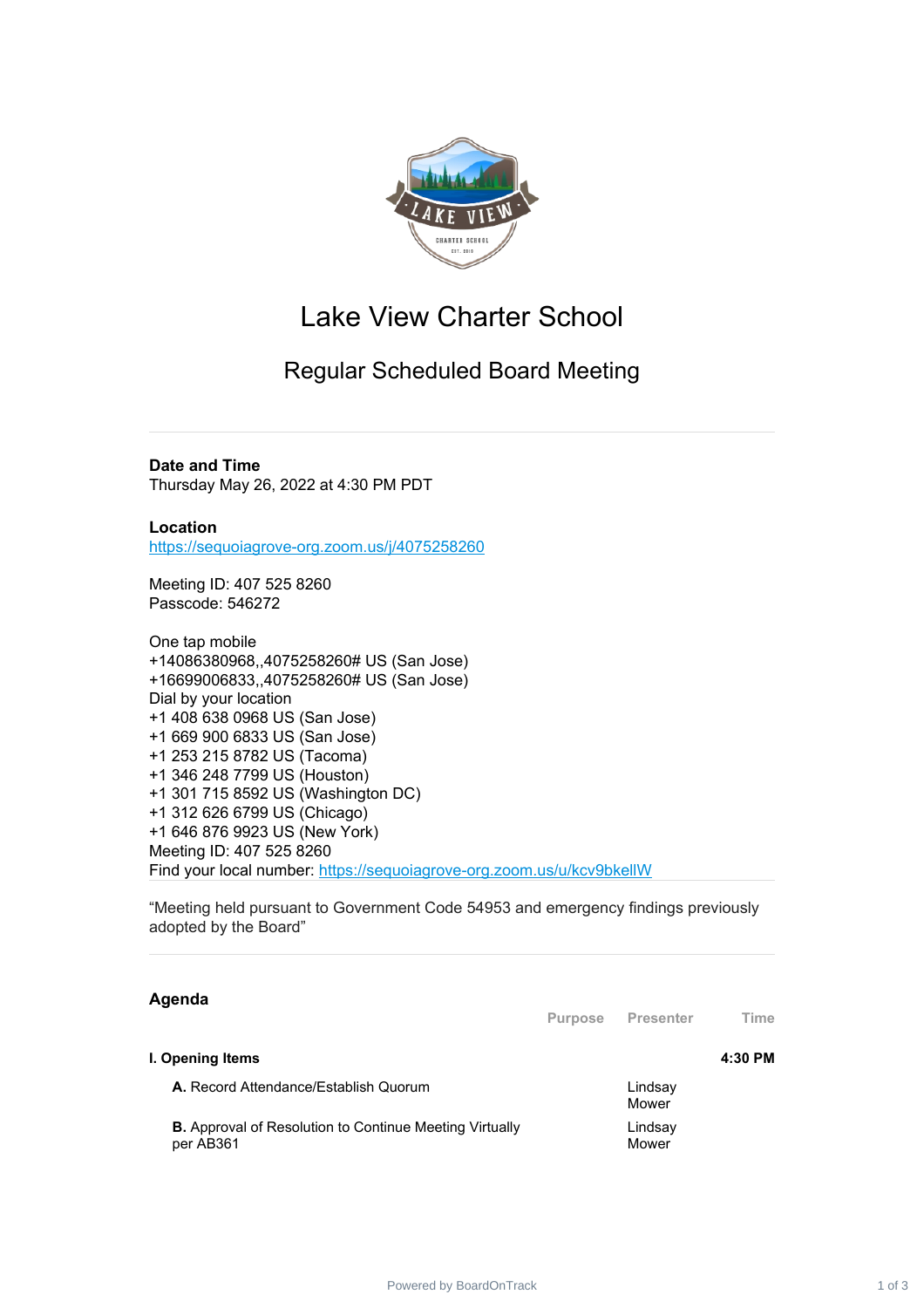| C. Call the Meeting to Order                                                                                                                                                                                                                                                                                                                                                   | Purpose<br>Presenter<br>Time<br>Lindsay<br>Mower |
|--------------------------------------------------------------------------------------------------------------------------------------------------------------------------------------------------------------------------------------------------------------------------------------------------------------------------------------------------------------------------------|--------------------------------------------------|
| D. Approval of Consent Agenda                                                                                                                                                                                                                                                                                                                                                  | Lindsay<br>Mower                                 |
| 1. Approval of the Agenda<br>2. Approval of Minutes from April 27, 2022 Regular Board Meeting<br>3. Approval of School/Parent/Student Compact 2022-2023<br>4. Universal Pre-Kindergarten Plan 2022-2023<br>5. Board on Track Renewal Contract 2022-2023<br>6. Pathways Renewal Contract 2022-2023<br>7. Staff Health Benefits at a Glance 2022-2023<br>8. Charter Safe Renewal |                                                  |
| E. Public Comments on Non-Agenda Items                                                                                                                                                                                                                                                                                                                                         | 3 m<br>Lindsay<br>Mower                          |
| F. Presentation of Executive Director's Report                                                                                                                                                                                                                                                                                                                                 | Julie<br>Haycock-<br>Cavender                    |
| II. Finances                                                                                                                                                                                                                                                                                                                                                                   | 4:33 PM                                          |
| A. Approval of April Financials                                                                                                                                                                                                                                                                                                                                                | James<br>Surmeian                                |
| <b>B.</b> Approval of Executive Director MOU                                                                                                                                                                                                                                                                                                                                   | Dr.<br>Amanda<br>Johnson                         |
| C. Approval of Executive Director Salary                                                                                                                                                                                                                                                                                                                                       | Dr.<br>Amanda<br>Johnson                         |
| Julie Hayock-Cavendar Executive Director Salary for three months                                                                                                                                                                                                                                                                                                               |                                                  |
| III. Governance                                                                                                                                                                                                                                                                                                                                                                |                                                  |
| A. Approval of Board Member Resignation: Billie<br>Adkins                                                                                                                                                                                                                                                                                                                      | Lindsay<br>Mower                                 |
| B. Approval of Nomination of Board Member #1: Serra<br>Wells                                                                                                                                                                                                                                                                                                                   | Lindsay<br>Mower                                 |
| C. Approval of Nomination of Board Member #2: Glad<br>Donahue                                                                                                                                                                                                                                                                                                                  | Lindsay<br>Mower                                 |
| D. Approval of Resolution for Third Amended Bylaws                                                                                                                                                                                                                                                                                                                             | Julie<br>Haycock-<br>Cavender                    |
| E. Approval of Board Calendar 2022-2023                                                                                                                                                                                                                                                                                                                                        | Julie<br>Haycock-<br>Cavender                    |
| F. Approval of New June Board Meeting Dates                                                                                                                                                                                                                                                                                                                                    | Julie<br>Haycock-<br>Cavender                    |

• **NEW** Regular GB Meeting on Monday, June 6 at 4:30 PM which will be Public Hearing for LCAP and Budget Overview for Parents